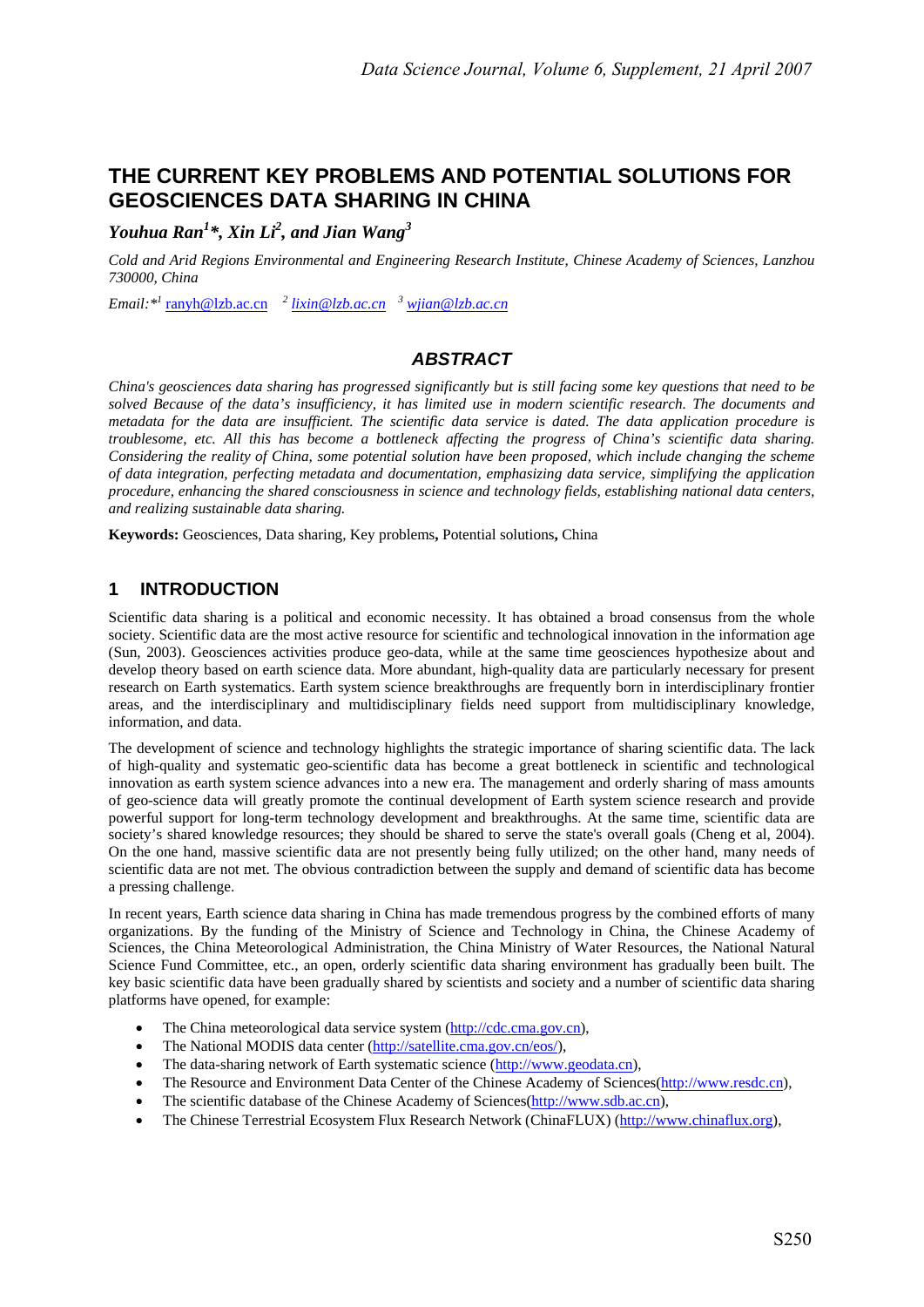- The national satellite weather center (NSMC), and
- The satellite climate share data network (http://scsd.cma.gov.cn).

The project of the Environmental and Ecological Science Data Center for West China (WESTDC) (http://westdc.westgis.ac.cn) was supported by the National Natural Science Foundation of China's (NSFC) "Environment and Ecological Science Project" in 2005. The project is undertaken by the Cold and Arid Regions Environmental and Engineering Research Institute (CAREERI) and the Institute of Geographic Sciences and Natural Resources Research (IGSNRR). Earlier, the two major institutes in resources and environmental studies areas had made a long-term exploration into scientific data sharing in China. They had many pioneering works and accumulated rich data development, management, and scientific data services experience. From April to August 2006, the WESTDC data services group visited the project principally supported by the National Natural Science Foundation of China's (NSFC) "Environment and Ecological science Project." They have communicated extensively with the project principal to give them a first-hand profound understand of our problems in scientific data sharing from different users' perspectives. We found these problems are common in China. By considering this reality as well as the possible options, this paper tries to give some potential solutions to these problems and to illuminate the future for WESTDC building and geo-science data sharing breakthroughs in China.

### **2 STATUS AND KEY PROBLEMS**

In recent years, researchers have done much work on Chinese geo-science data sharing. Many platforms for data sharing have opened and the corresponding services are currently in operation. Various data such as remote sensing images, meteorology, hydrology, ecology, soil, desertification, basic geographic mapping data cryosphere, and other basic data can be obtained through online or off-line means. That the data environment is being greatly improved also contributes to the development of Chinese geo-scientific research.

After discovering the conditions of existing geo-science data sharing platforms and the implementation of the data sharing engineering and through analyzing the data and the data services provided by existing data centers, we must understand that current Chinese scientific data sharing still has many deficiencies both for the data user and for the platform builders. The development of the career of geosciences data sharing still has many systematic and institutional obstacles. There is an urgent need to resolve many key issues.

Firstly, the data for sharing are very limited. Although much data can be downloaded online or applied offline, most data are limited to satellite data and large-scale background data. Although huge amounts of data exist, the data categories are incomplete, and the lack of systematic data has little value for most research;

Secondly, the data standards are inconsistent; metadata are missing, and it is hard to evaluate data quality. Data provided by most platforms are not detailed documents, and metadata are very limited. It is difficult for data users to evaluate the research results and make reference to them, which affects the data authors' enthusiasm for using these services.

Thirdly, the service consciousness of most data managers is absent and inefficient, and the data application procedure is tedious. Most data centers provide a single type of data service, while users get the data only after filling out paper applications, getting signatures and stamps, and other cumbersome processes. Furthermore, the sharing of scientific data often takes a long time with many man-made barriers restricting the process.

Fourthly, there are few people who do data sharing. Today scientific data sharing projects are mostly carried out by researchers. In academia, scientific data management, development, and service are not considered to be a science (Sun et al, 2003). Many people do the work in a passive mood. Meanwhile, there is no good assessment to improve the staff's enthusiasm, which leads to incomplete data sharing and poor data service quality.

Fifthly, the accessibility of many data sharing platforms is poor. Data sharing platforms are built for specific projects. After a project is finished, the platform operating cost usually can not be guaranteed. Therefore this has a negative effect on the sustainable platform operation and on the confidence of users.

# **3 POTENTIAL SOLUTIONS**

After analyzing the problems in Chinese scientific data sharing in the above paragraphs, we see that the problems interact with one another. We will discuss the potential solution for the above problems from the point of view of the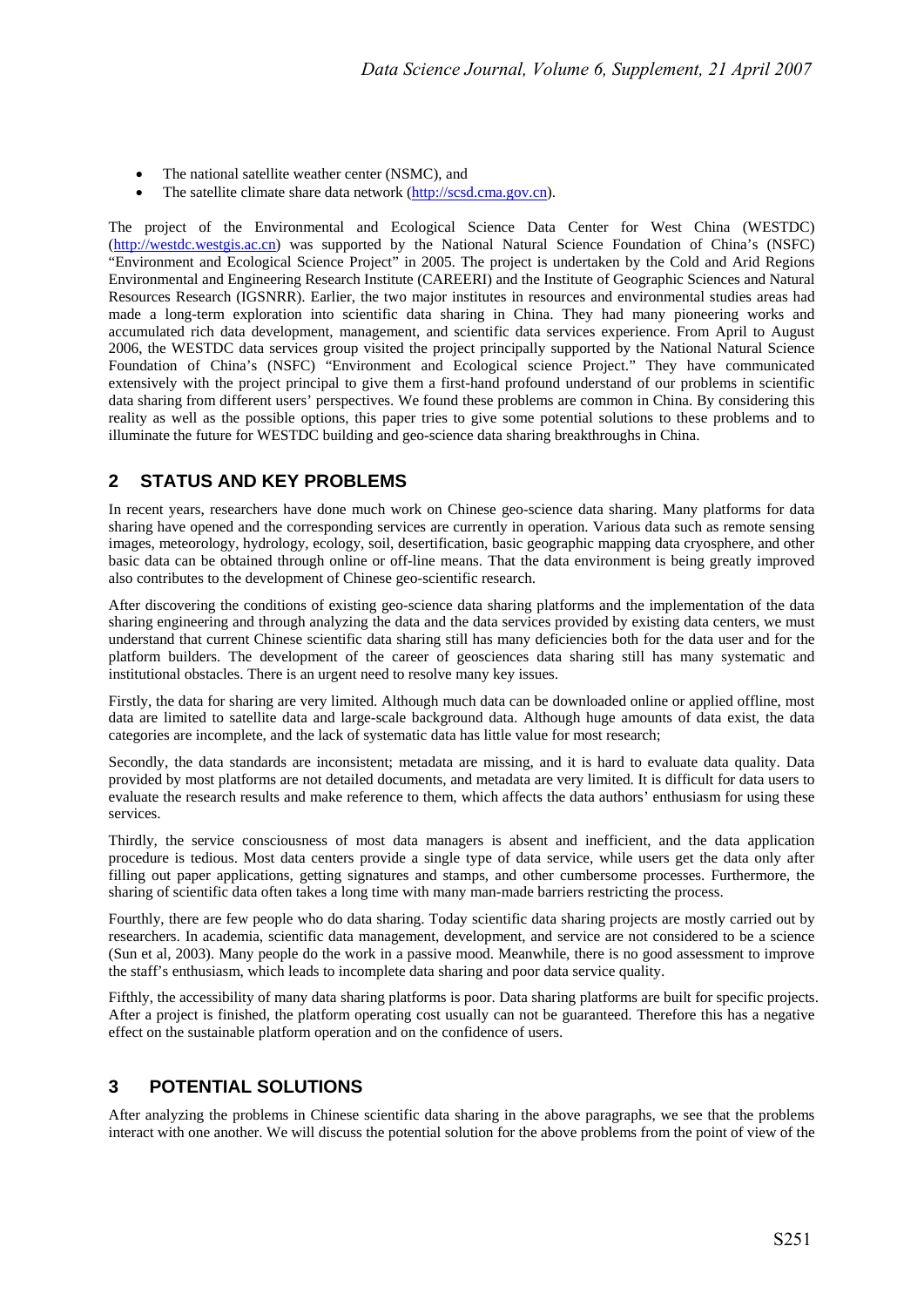data center builders and the government based on reality and possibility.

### **3.1 Change the scheme of data integration to enrich the database**

The scarcity of data resources is one of the most crucial issues in current geo-scientific data sharing. Currently, we collect data depending on the financial support of data projects and limited system support. The data collected are very limited, and most of them are part of background data in geosciences research. Data quality is difficult to guarantee. Certainly, at the beginning of data sharing, this scheme of collection has played an important role. After the background data collection is finished, collecting data has small potential and is difficult. In order to maintain the sustainable development of data centers and maintain an adequate data supply, the existing data collection methods must be innovated.

Scientific data are characterized by the special production research, and data output is flexible and changeable. These groups interested in scientific data are complex. We must consider addressing the problem of multiple-interests and do long-term planning to collect the needed data. According to international experience, some suggestions are as follows:

- Find data through literature. This will ensure data quality and also greatly reduce the difficulty of data collection because data authors would like to share in order to enhance the rate of article citations.
- Cooperation with other data sectors. There is great progress in basic data sharing although not all researchers can use these data directly. The reason for this is that data sharing in China is spread out and the work is distributed to several sectors separately, which necessitates that data users fill out multiple data applications for each data center to meet their data needs. Therefore, strengthening the cooperation among basic data departments to provide one-stop data service for users is very important. It is time to establish a national data center by integrating the existing data centers.
- Actively supporting data mining for existing data and strengthening cooperation with other departments in the data area to continue rescuing historical data. It is necessary to mine the existing data in hot fields. For example, to complete more high-precision data for several large inland river basins, it is important to produce and collect biophysical parameters to model data sets of these areas and to collect major national projects such as the Qinghai-Tibet Railway zone data.

### **3.2 To perfect metadata and data documentation and establish data sharing**

#### **standards and achieve standardization of data management**

Metadata are the data that explains data. For geospatial data, such metadata information includes data abstract, format, projection, downloading, and reference. Data documents are records that data producers make during the course of data production, including important information such as data production methods, thinking, and so on. We found that the above-mentioned information is invaluable to unanticipated data users (Parsons et al, 2005). Moreover, detailed metadata information and data documentation are improving data access rate.

Standardized data not only helps the user, it is also helpful for data management. This standardization includes the data format, projection, etc. Therefore, data standardization is very important for both the data manager and data exchanger. First, however, data standardization needs to make certain data standards are reasonable. For these data standards, we should consider the corresponding international standards. Building national data standards for the sharing of scientific data, including standards of data storage and distribution, is an important foundation for improving the efficiency of scientific data service and database integration. However, standardizing metadata, data documentation, and data standards is challenging. At present, we should pay equal attention to file documents such as data in current data production, management, and sharing. We suggest that the personnel working with needed documentation should come from experts in the corresponding field.

#### **3.3 To emphasize data service and simplify application procedure**

Data are the basis of data sharing; data service is the core of data sharing. Data services should be scientific, and their content as well as form should be diversified. Providing reliable data is the most basic element of data services. Scientific research work has a traditional openness, and people engaged in scientific data sharing are asked for a more active and open attitude. Only in this way will the unnecessary restrictions be removed and the scope of data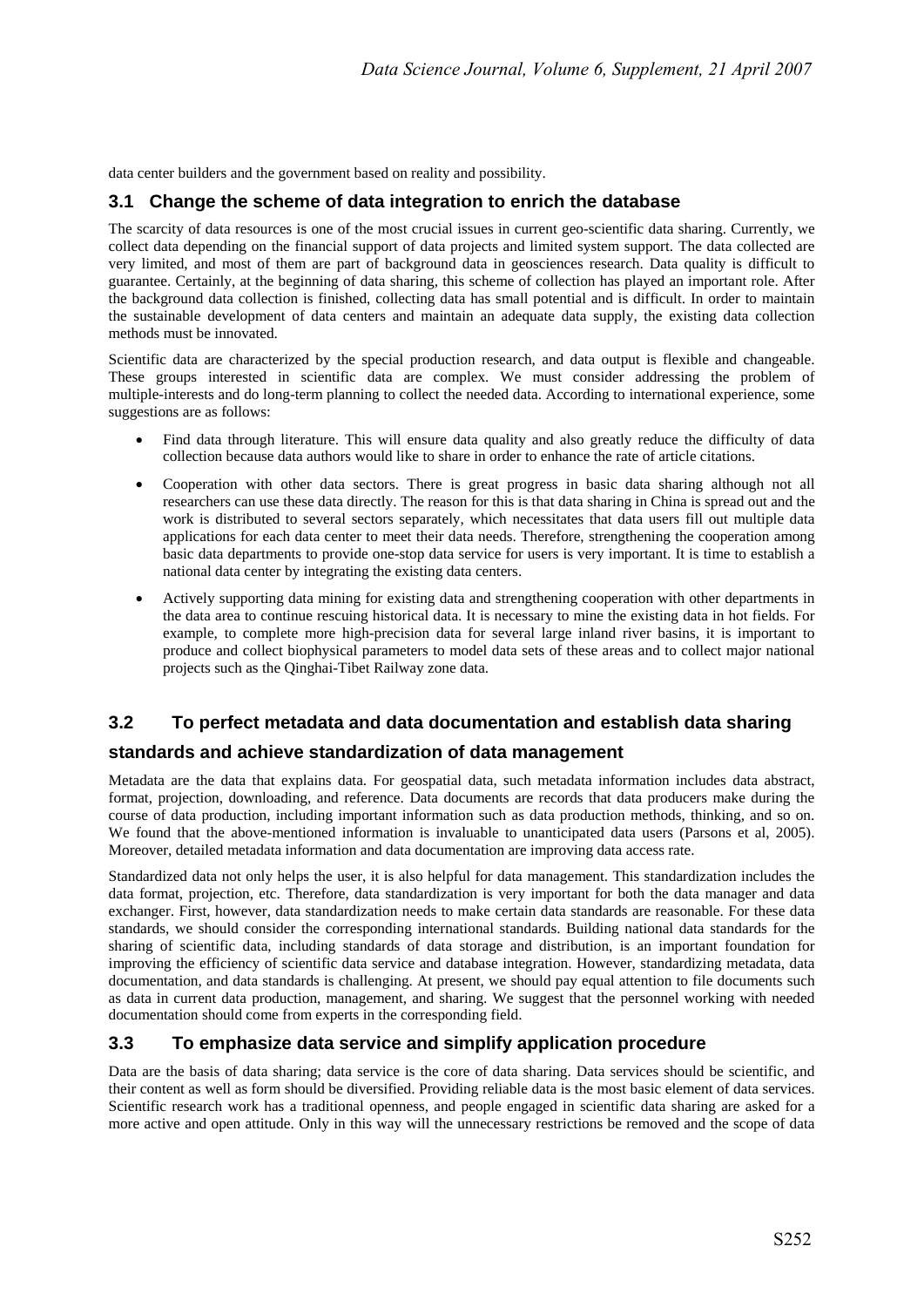service be expanded to provide the greatest degree of data support for geosciences research. The major reason for the inefficient and complex data application procedures for the science data services in China is the lack of functional improvement and advanced technology in the scientific data sharing platform. Therefore, we should strengthen our geosciences data sharing talents, particularly platform construction talents, making full use of the advantages of the Internet to simplify data application procedures and to enhance the efficiency and quality of service.

### **3.4 To enhance the sharing awareness in the science and technology community and start a data-sharing system building**

Currently, the lack of a support system for scientific data-sharing and the need for a system for its long-term operation is one of the greatest strategic issues in scientific research. The Chinese scientific data sharing policy environment has not been established, data property is confused (Liu, 2003), and the sharing awareness of the science community is not high. For example, WESTDC has received many telephone calls from data users for advice on data applications who remark, "So handy?" after learning about the application procedure. We found that potential users' expectations are low when encountering a long blockade of all data for data sharing. This requires that data managers and data authors change their ideas, putting the national interest first, so that departments and individual interests serve the national need and actively work to contribute to the sharing of scientific data. Data sharing staff should actively explore scientific data sharing - driven mechanisms to enhance the overall understanding of the scientific community about sharing data, which will greatly promote the development of China's progress in geosciences sharing and data sharing system formation. It will also be conducive to the effective implementation of the data sharing system. The data sharing system should be formulated to protect the rights of investors and data authors on the basis of state secrets. It must also balance the interests of all parties, as based on the government-driven policies. When the time is ripe, the corresponding laws and regulations to standardize the action of scientific data sharing will be developed.

### **3.5 To establish national data centers and realize sustainable data sharing**

After experiencing decades of free development, the basic pattern of Chinese geosciences data sharing has been formed. For building national data centers, the government should correct long-term special funds and establish the corresponding laws to support their operation (Chen, 2003) to lead to the formation of an orderly data sharing environment. For this approach, we can refer to a proper management scheme of scientific literature to scientific data publishing and sharing.

# **4 CONCLUSION AND DISCUSSION**

Good scientific data stewardship requires explicit recognition and understanding of data user communities (Parsons et al, 2005). We have much to learn from international data communities, such as the United States Snow-ice Data Center (NSIDC), the NOAA Climate Data Center (NCDC), and the Land Processes (LP) Distributed Active Happening Center (DAAC), etc. However, we must understand that the contradictions between the supply and demand of scientific data will exist forever. The development of geosciences data sharing still has many institutional obstacles. The solutions proposed are synergistic and can act on the data sharing through a common framework.

For scientific data center builders, the first problem is to solve data integration and strengthen cooperation and exchange with other data centers to maintain scientific data sharing harmony and sustainable development. They must cultivate scientific data work talent, especially scientific data platform construction teams, promote science data sharing standards, and achieve standardization of data management. They also need to improve metadata and data documentation, strengthen the work and consciousness of data services, and improve the efficiency of data services. The government should employ specific measures to promote the entire scientific community's understanding of the problem of data sharing and improve data sharing awareness. Moreover, establishing national data centers is basic to promoting data-sharing system building and sustainable scientific data sharing.

# **5 ACKNOWLEDGEMENTS**

This work was supported by the National Scientific Foundation of China (90502010 and 40401044). The authors also thank the anonymous reviewers for their extremely helpful and constructive comments on the manuscript.